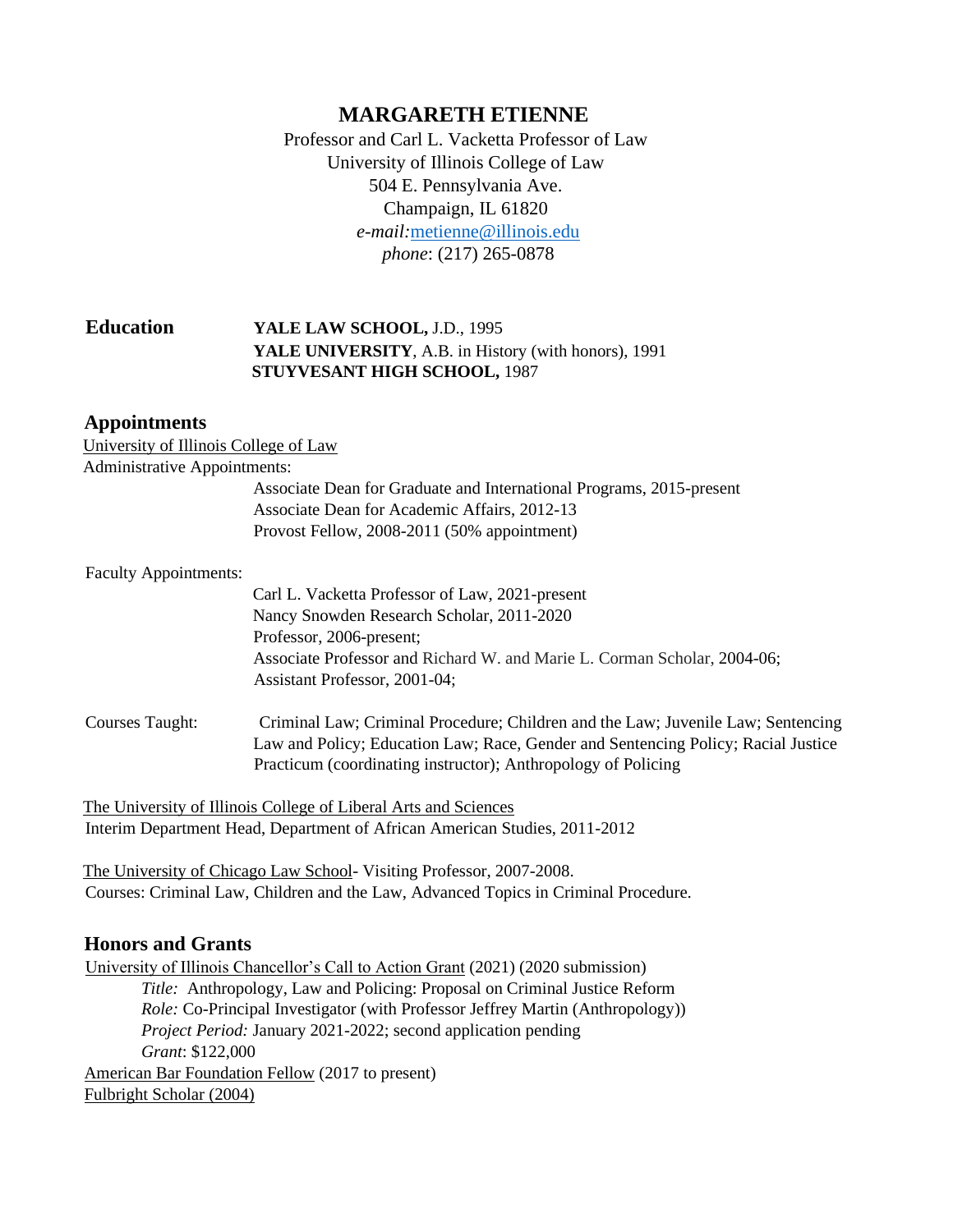## **Publications**

Books

ILLINOIS JUDICIAL BENCHBOOK ON JUVENILE LAW (editor) (2020, 2019, 2018, 2017, 2016) (with Administrative Office of Illinois Courts)

Selected Articles, Reviews and Other Publications

*The Unexpected Costs of Minimization in Interrogations*, (under submission) (with Richard McAdams).

*Disarming the Police: Blue Lives, Black Lives and Guns, DUKE CENTER FOR FIREARMS LAW (2022).* 

*Policing, Legitimacy and Interrogations,* 54 TEXAS TECH L. REV. 21 (2021) (with Richard McAdams).

*Biden's Singular Priority: Re-Opening Schools,* 2021 U. ILL. L. REV. ONLINE (2021).

*Managing Parents: Navigating Parental Rights in Juvenile Cases*, 50 CONN. L. REV. 61 (2018).

*Education, Violence, and Re-Wiring Our Schools*, 2018 U. CHI. LEGAL F. 89 (2018).

*Private School Vouchers and the Failed Promise of Osmosis*, 5 BELMONT L. REV. 59 (2018) (symposium).

*A Lost Opportunity for Sentencing Reform: Plea Bargaining and Barriers to Effective Assistance*, 69 S.C. L. REV. 467 (2017).

*A Dangerous Lesson: School Choice Without Standards*, 2017 U. ILL. L. REV. ONLINE 21 (2017) (symposium).

*Saving Harlem From Drugs: A Hobson's Choice*, JOTWELL, August 2017.

*More Data in the Debate on Colorblind Justice*, JOTWELL, October 2016.

*A Case Study for Understanding Prison-Reform, Its Advocates and Its Critics*, JOTWELL, October 2015.

*What Can Be Learned From the Wrongfully Accused,?* JOTWELL, May 2014.

*Lessons Learned from International Prosecutions of Sex Crimes,* JOTWELL, August 2013.

*Arrest Records and the Right to Know*, in THE RIGHT TO PRIVACY IN THE LIGHT OF MEDIA CONVERGENCE (de Gruyter Press) (2012).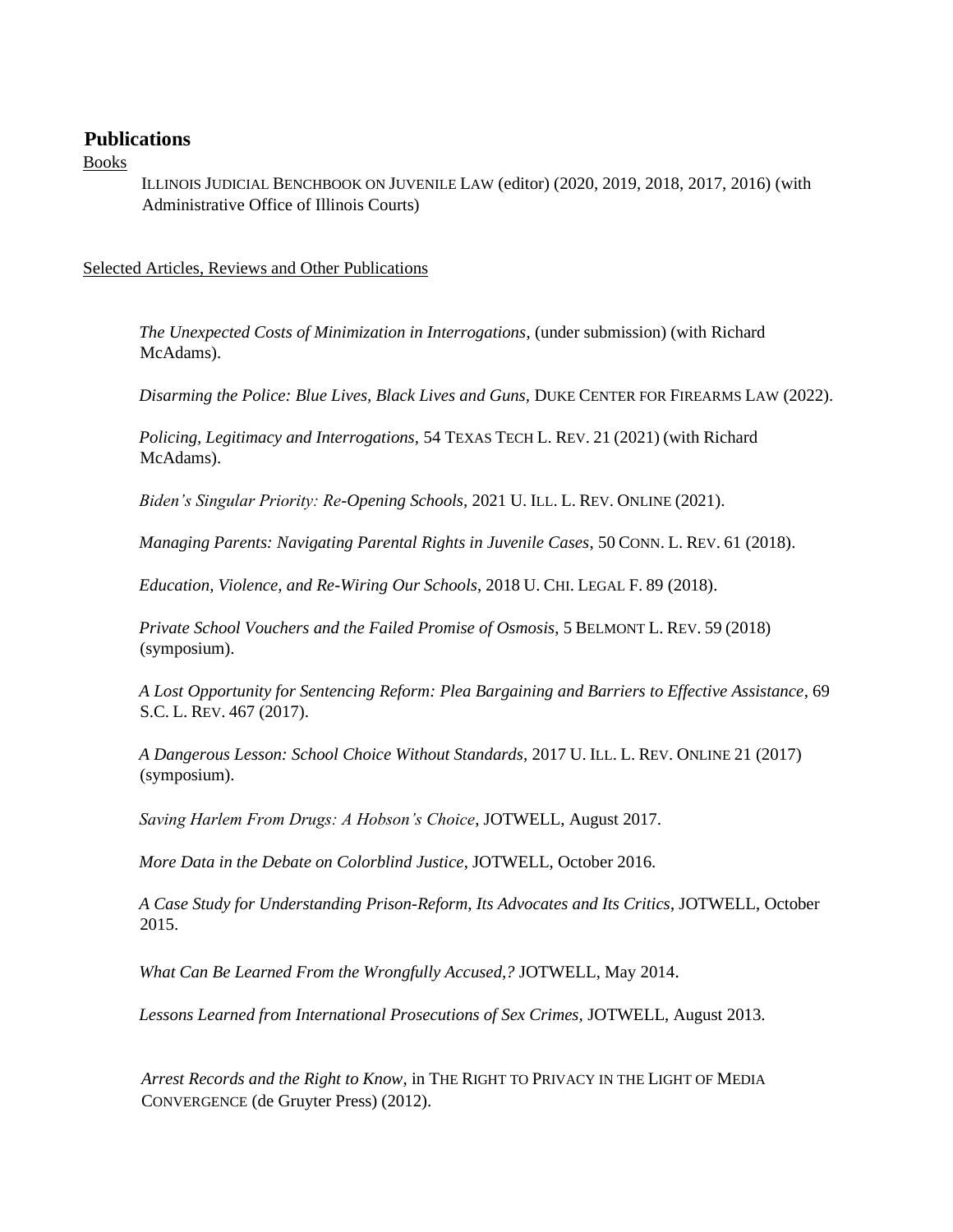*Making Sense of the Ethnic Profiling Debate,* 80 MISS. L.J. 1523 (2011) (symposium).

*Rape Prosecutions and the Civil Rights Movement,* JOTWELL, May 2011.

*Sentencing Women: Reassessing the Claims of Disparity*, 14 IOWA J. GENDER, RACE & JUST. 73 (2010).

*An Intriguing Thought Experiment on Culpability*, JOTWELL, June 2010.

*Restoring Justice Through Individualized Processes*, in CRIMINAL LAW CONVERSATIONS (Oxford University Press) (2009).

*In Need of a Theory of Mitigation*, in CRIMINAL LAW CONVERSATIONS (Oxford University Press) (2009).

*Legal and Practical Implications of Evidence-Based Sentencing by Judges,* 1 CHAP. J. CRIM. JUST. 43 (2009).

*Apologies and Plea-Bargaining,* 91 MARQ. L. REV. 295 (2007) (with Jennifer Robbennolt) (symposium).

*Taking Black Pain Seriously: A New Understanding of Racial Disparity in Sentencing,* 3 ST. THOMAS L. REV. 496 (2006) (symposium).

*Parity, Disparity and Adversariality: First Principles of Sentencing*, 58 STAN. L. REV. 101 (2006).

*The Ethics of Cause Lawyering: An Empirical Examination of Criminal Defense Lawyers as Cause Lawyers,* 95 J. CRIM. L. & CRIMINOLOGY 101 (2005).

*Into the Briar Patch?: Power Shifts Between Prosecution and Defense after United States v. Booker*, 39 VALP. L. REV. 741 (2005) (solicited piece for symposium issue on Booker including articles by Erwin Chemerinsky & Susan Klein).

*The Declining Utility of the Right to Counsel in Federal Criminal Courts: An Empirical Study on the Diminished Role of Defense Attorney Advocacy Under the Sentencing Guidelines,* 92 CAL. L. REV. 425 (2004).

*Acceptance of Responsibility and Plea Bargaining Under the Feeney Amendment,* 16 FED. SENTENCING REP*.* 109 (2003) (peer reviewed).

*Remorse, Responsibility and Regulating Advocacy: Making Defendants Pay for the Sins of their Attorneys*, 78 N.Y.U. L. REV. 2103 (2003).

*Tinkering with Death in Illinois*, 2003 U. ILL. L. REV. 1073 (2003).

*Addressing Gender Based Violence in an International Context*, 18 HARV. WOMEN'S L.J. 139 (1995).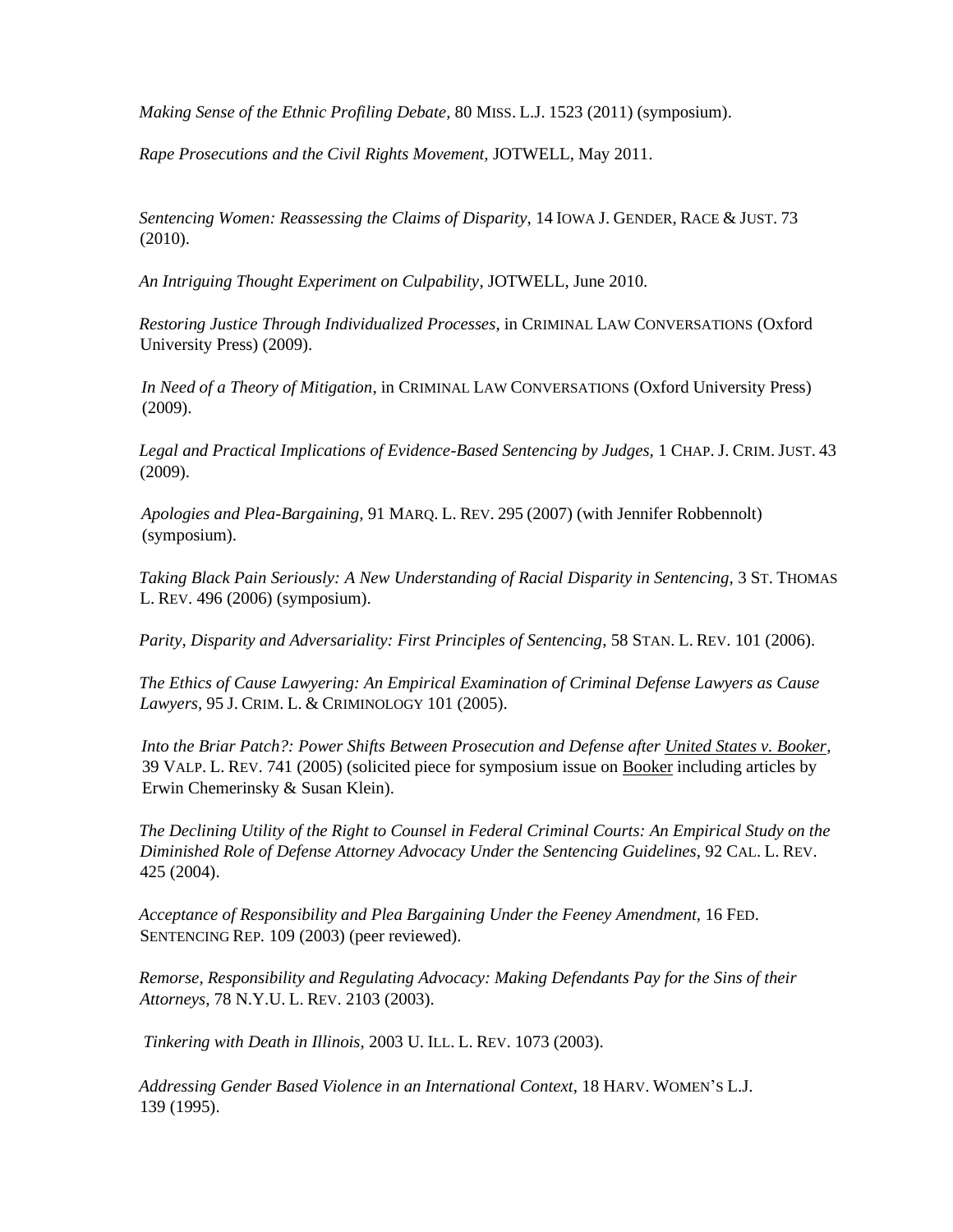# **Judicial Impact**

#### Cited in the following cases:

*United States v. Moreno-Trevino*, 432 F.3d 1181, 1185 (10th Cir. 2005) (quoting *Acceptance of Responsibility and Plea Bargaining Under the Feeney Amendment*, 16 FED. SENT. R. 109, 112 (2003)).

*Baker v. Gearinger*, 293 F.3d 1353, 1353 (11th Cir. 2002).

*United States v. Aranda-Diaz*, 785 F.Supp.2d 1058, 1062 (D.N.M. 2011) (quoting *Acceptance of Responsibility and Plea Bargaining Under the Feeney Amendment*, 16 FED. SENT. R. 109, 112  $(2003)$ ).

*United States v. Doyle*, No. 16-CR-506 (ALC), 2018 WL 1902506, at \*17 (S.D.N.Y Apr. 19, 2018) (quoting *Remorse, Responsibility, and Regulating Advocacy: Making Defendants Pay for the Sins of Their Lawyers*, 78 N.Y.U. L. REV. 2103, 2163 (2003)).

*United States v. Doe*, No. 01 CR. 782 (GEL), 2005 WL 167601, at \*6 (S.D.N.Y. Jan. 25, 2005) (citing *The Declining Utility of the Right to Counsel in Federal Criminal Courts: An Empirical Study on the Diminished Role of Defense Attorney Advocacy Under the Sentencing Guidelines*, 92 CAL. L. REV. 425, 443-44, 457-62 (2004)).

## **Administrative/Committee Service**

College of Law Committee Service: Executive Committee, Promotion and Tenure Committee (including as Chair), Curriculum Committee, Dean Search Committee, Appointments Committee, Self-Study Committee, Career Placement and Clerkship Committee, Lectures Committee (including as Chair), Strategic Planning Committee, Admissions Committee, International Committee

University/Campus Committee Service: Executive Steering Committee for Chancellor's Call to Action to Address Racism and Social Injustice, Chancellor's Call to Action Working Group on Public Safety, Policing and criminal Justice, Vice President for Academic Affairs Faculty Advisory Committee (University Administration), Provost Search Committee, Committee on Institutional Cooperation (CIC) Academic Leadership Fellow, UIUC Academic Leadership Group, University Conflicts of Interest Board, Graduate College Executive Committee, Council of Deans for Graduate Education, Campus Awards and Honors Committee, Provost's Search Committee for director of Uni High School

External: AAU Advisory Board on Racial Equity; The College Board (Trustee, 2013- present); American Association of Law School (AALS) (Executive Committee Member for Professional Responsibility Section)

## **Teaching Experience**

University of Illinois College of Law - Assistant Professor, 2001-2004; Associate Professor, 2004 to 2006. Professor, 2006- present. Courses: Criminal Law, Criminal Procedure, Children and the Law, Sentencing Law and Policy.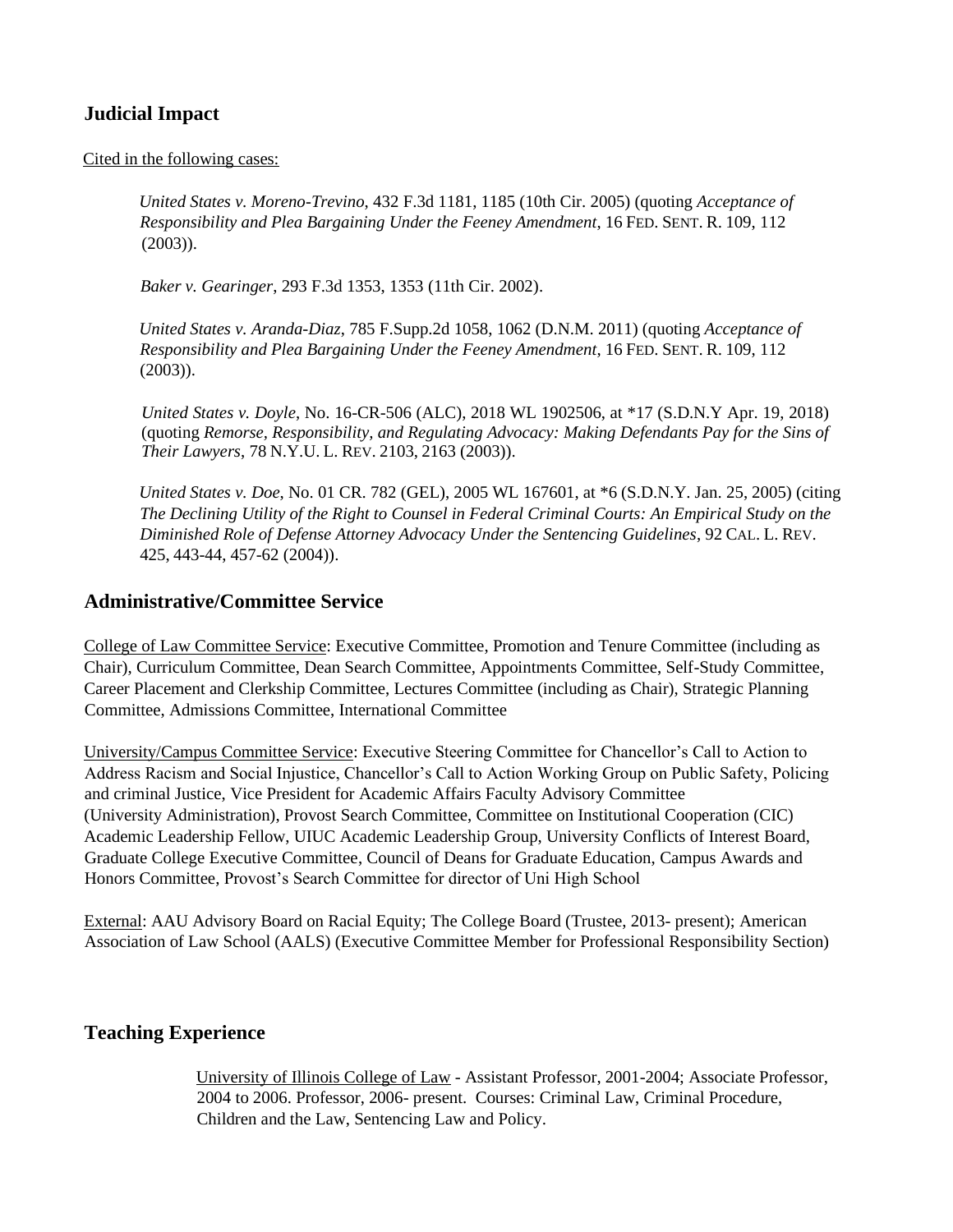The University of Chicago Law School- Visiting Professor, 2007-2008. Courses: Criminal Law, Children and the Law, Advanced Topics in Criminal Procedure.

University of Georgia Legal Aid Clinic - Assisted and supervised second and third year law students in representing misdemeanor cases in state and municipal courts.

Yale Law School - Teaching Assistant and Co-Lecturer to Professor Harlon Dalton in "Law and the Human Subject" seminar. Conducted two lectures on the use of eyewitness identification at trial.

Yale Law School - Coker Fellow/Teaching Assistant to Professor Burke Marshall in Constitutional Law course for first year students.

Yale College - Teaching Assistant to Justice Fleming Norcott, Connecticut Supreme Court, in undergraduate civil rights course, "Blacks and the Law"

## **General Experience**

- 1997- 2001 **FEDERAL DEFENDER PROGRAM, INC.** Atlanta, GA Represented indigent defendants at trial, at sentencing and on appeal in federal criminal matters in the Northern District of Georgia. Cases included allegations of financial crimes, bank robbery, kidnapping, drug trafficking, illegal entry by refugees, sex offenses, obstruction of justice, terroristic threats and arson.
- 1996- 97 **UNIVERSITY OF GEORGIA LEGAL AID CLINIC** Athens, GA Represented indigent clients as public defender in Athens-Clarke County State and Municipal Courts. Handled all aspects of defense, including interviews, bond issues, arraignments, motions, bench and jury trials. Assisted and supervised law students in handling misdemeanor criminal case.
- 1995- 96 **UNITED STATES COURT OF APPEALS, FOURTH CIRCUIT** Baltimore, MD Law Clerk to Judge Diana G. Motz. Wrote draft opinions and legal memoranda. Researched issues related to civil and criminal federal law.

### 1995 **JEROME N. FRANK LEGAL SERVICES** New Haven, CT Represented juvenile clients and parents in the Advocacy for Parents and Children Law Clinic; appeared before family and juvenile court judges; drafted court documents; negotiated with state attorneys and prosecutors; sought social services for clients.

- 1994 **CLEARY, GOTTLIEB, STEEN & HAMILTON** Washington, DC Drafted documents for merger/acquisition transaction; drafted an opinion letter to the Comptroller of the Currency; compiled a regulatory history of sections of the National Bank Act; researched various issues in preparation for litigation including antitrust, product liability and bankruptcy.
- 1994 **UNITED STATES DEPARTMENT OF JUSTICE** Washington, DC